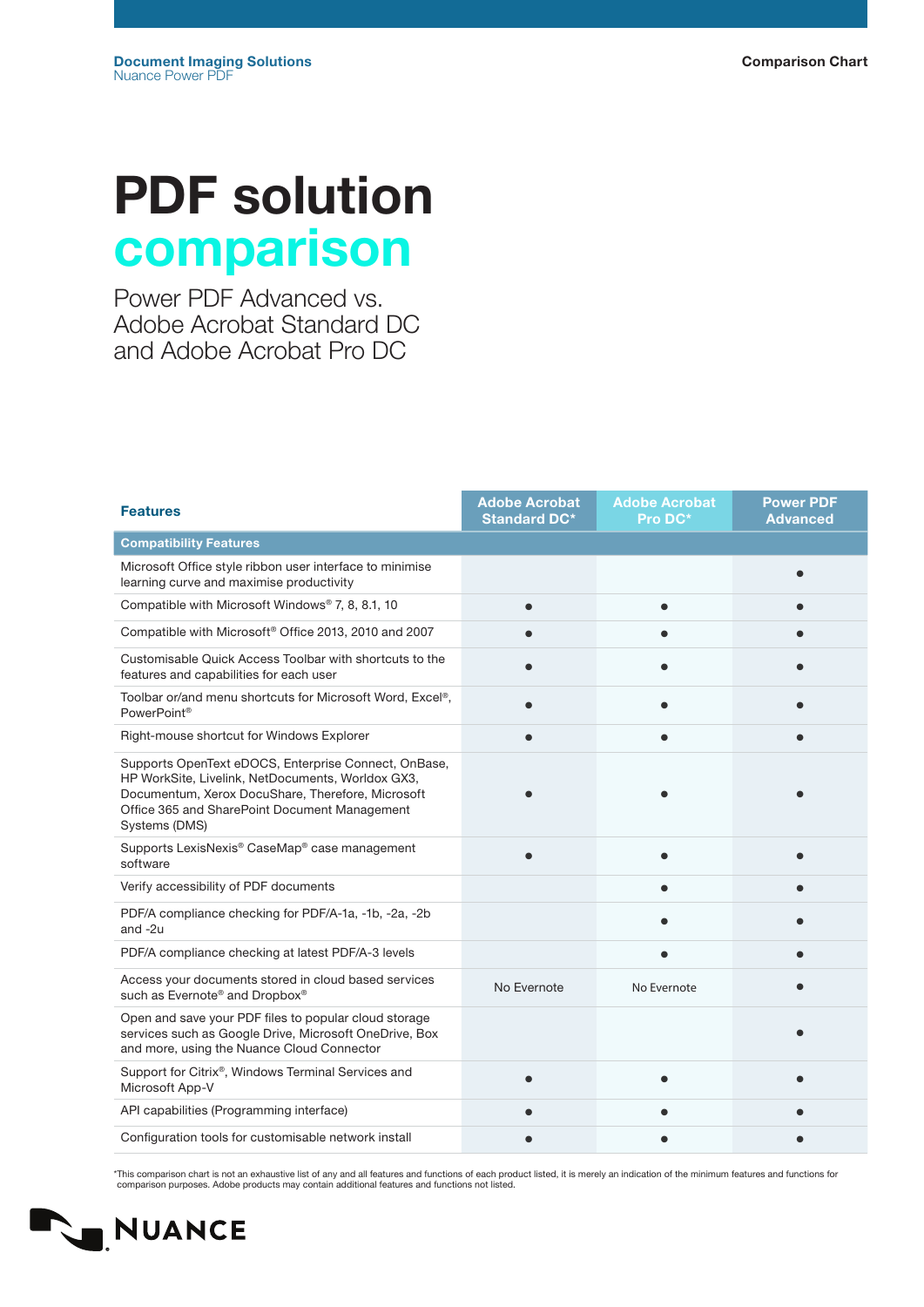| <b>Features</b>                                                                                                                | <b>Adobe Acrobat</b><br><b>Standard DC*</b> | <b>Adobe Acrobat</b><br>Pro DC* | <b>Power PDF</b><br><b>Advanced</b> |
|--------------------------------------------------------------------------------------------------------------------------------|---------------------------------------------|---------------------------------|-------------------------------------|
| Install in Reader mode to enforce compliance and<br>help control best practices and regulatory mandates<br>(Customization Kit) |                                             |                                 |                                     |
| Disable plugins (Customization Kit)                                                                                            |                                             |                                 |                                     |
| Install selected connectors only (Customization Kit)                                                                           |                                             |                                 |                                     |
| Online Help to ensure users have access to the latest<br>information                                                           |                                             |                                 |                                     |
| <b>PDF Creation Features</b>                                                                                                   |                                             |                                 |                                     |
| Create PDF files from virtually all PC applications                                                                            | $\bullet$                                   | $\bullet$                       |                                     |
| Create Assistant desktop utility or similar                                                                                    |                                             |                                 |                                     |
| Create PDF documents directly from your scanner                                                                                |                                             |                                 |                                     |
| One-click professional scanning with auto find-and-mark<br>technology                                                          |                                             |                                 |                                     |
| One-step PDF creation from Microsoft Word, Excel and<br>PowerPoint                                                             |                                             |                                 |                                     |
| Create PDF and automatically send as email attachment<br>from Word, Excel and PowerPoint                                       |                                             |                                 |                                     |
| Archive Microsoft Outlook or Lotus Notes emails and email<br>folders as PDF files                                              |                                             |                                 |                                     |
| Create and attach files to email as PDF from inside<br>Microsoft Outlook                                                       |                                             |                                 |                                     |
| One-step PDF creation of web pages from within Internet<br>Explorer                                                            |                                             |                                 |                                     |
| Automatically create PDFs from multiple files                                                                                  |                                             |                                 |                                     |
| Automatically merge multiple files into a single PDF<br>document                                                               |                                             |                                 |                                     |
| Watched Folder processing to automate routine PDF and<br>TIFF creation tasks from a wide range of formats                      |                                             |                                 |                                     |
| Create bookmarks from file names when merging multiple<br>files into a single PDF document                                     |                                             |                                 |                                     |
| Create and send PDF packages                                                                                                   |                                             |                                 |                                     |
| Create and send PDF Portfolios                                                                                                 |                                             |                                 |                                     |
| Create ISO-standard PDF/A-1b files optimised for archiving                                                                     |                                             |                                 |                                     |
| PDF/A creation at latest PDF/A-2 and PDF/A-3 levels                                                                            |                                             |                                 |                                     |
| Create black and white (grayscale) PDF files from<br>coloured originals                                                        |                                             |                                 |                                     |
| Support for PDF version 1.3, 1.4, 1.5, 1.6 and 1.7                                                                             |                                             |                                 |                                     |
| Create PDF-MRC high-compression colour PDF image<br>files (up to 8 times smaller)                                              |                                             |                                 |                                     |
| Preserve hyperlinks and metadata, add bookmarks and<br>comments from Microsoft Word, Excel and PowerPoint                      |                                             |                                 |                                     |
| Overlay document pages into one PDF                                                                                            |                                             |                                 |                                     |
| Instant PDF Profiles - Create PDFs with predefined or<br>custom settings                                                       |                                             |                                 |                                     |
| Insert pre-made and custom watermarks at PDF creation                                                                          |                                             |                                 |                                     |

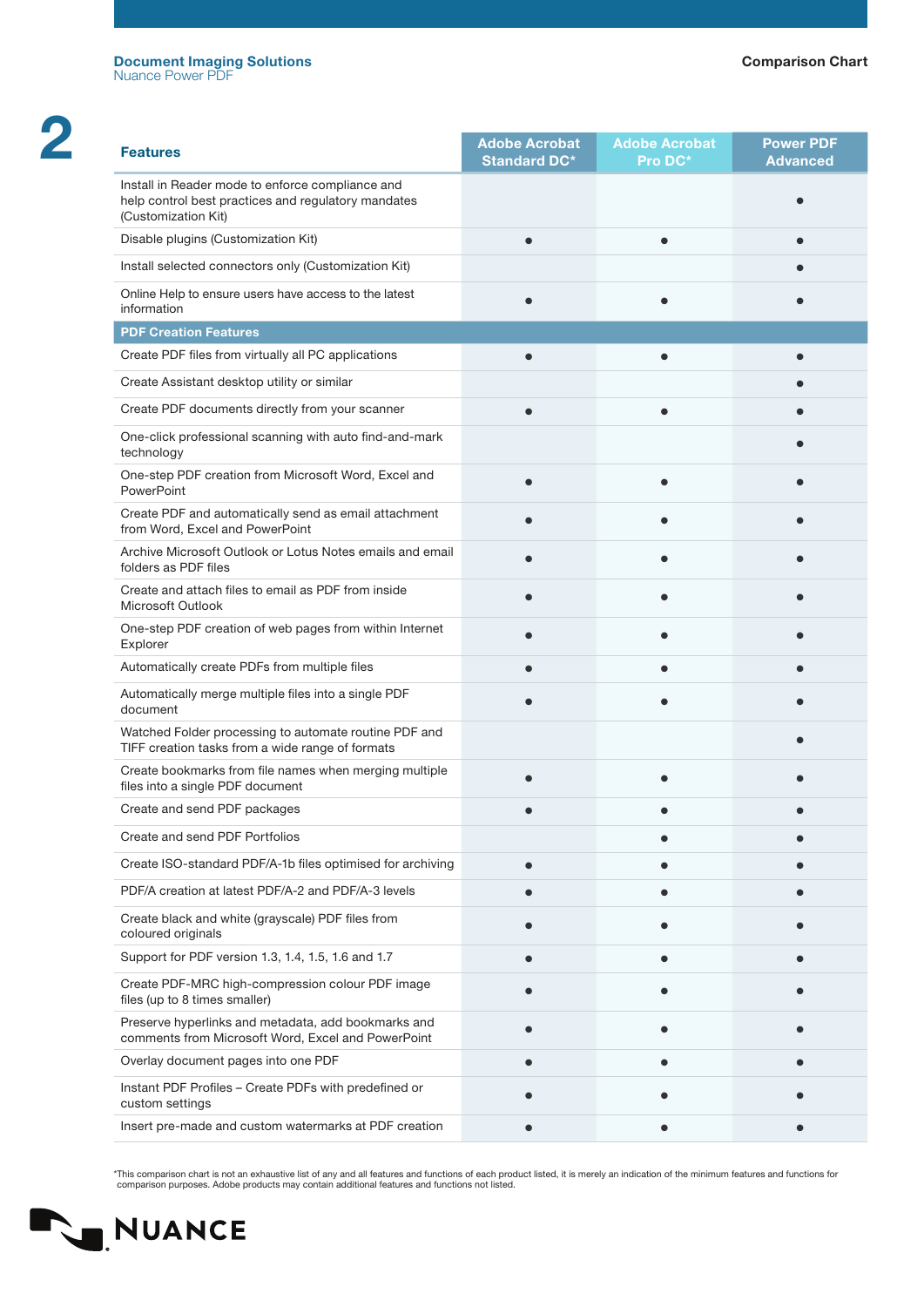| <b>Features</b>                                                                                                                                                       | <b>Adobe Acrobat</b><br><b>Standard DC*</b> | <b>Adobe Acrobat</b><br>Pro DC* | <b>Power PDF</b><br><b>Advanced</b> |
|-----------------------------------------------------------------------------------------------------------------------------------------------------------------------|---------------------------------------------|---------------------------------|-------------------------------------|
| Control PDF compression and resolution                                                                                                                                | $\bullet$                                   | $\bullet$                       |                                     |
| Merge PDF image files with normal PDF (with fonts) files                                                                                                              |                                             |                                 |                                     |
| Add custom headers & footers to PDF documents (Page<br>numbering)                                                                                                     |                                             |                                 |                                     |
| Create tagged PDF files                                                                                                                                               |                                             |                                 |                                     |
| <b>PDF Security Features</b>                                                                                                                                          |                                             |                                 |                                     |
| Add passwords with 40-bit, 128-bit and 256-bit secure<br>encryption and permission controls to PDF files                                                              |                                             |                                 |                                     |
| Add digital signatures to PDF files                                                                                                                                   |                                             |                                 |                                     |
| Inspect document to remove comments and metadata<br>(private data)                                                                                                    |                                             |                                 |                                     |
| Drag and drop security profiles to quickly and easily<br>secure documents                                                                                             |                                             |                                 |                                     |
| Support for FileOpen <sup>®</sup> -protected documents<br>(Digital Rights Management)                                                                                 | Requires an add-on                          | Requires an add-on              |                                     |
| View protected PDF files and apply protection to PDF<br>documents using Microsoft Active Directory Rights<br>Management Services (AD RMS)                             |                                             |                                 |                                     |
| Enable server side protection to be applied to PDF documents<br>stored on SharePoint 2007/2010/2013 using AD RMS                                                      |                                             |                                 |                                     |
| Make selected document annotations such as text boxes,<br>stamps, markups etc. or filled form fields fixed and<br>permanent, preventing unwanted changes (flattening) |                                             | Only form fields and<br>layers  |                                     |
| Send multiple files in their original formats in an encrypted<br>PDF envelope                                                                                         |                                             |                                 |                                     |
| Permanently remove text and images from PDF files<br>(Redaction)                                                                                                      |                                             |                                 |                                     |
| Add redaction text properties including colour, redaction<br>codes and custom overlay text                                                                            |                                             |                                 |                                     |
| <b>PDF Conversion Features</b>                                                                                                                                        |                                             |                                 |                                     |
| Convert PDF documents into formatted Microsoft Word<br>documents (.doc, .docx, .rft)                                                                                  |                                             |                                 |                                     |
| Convert PDF forms into fillable Microsoft Word forms                                                                                                                  |                                             |                                 |                                     |
| Superior conversion accuracy with OmniPage®                                                                                                                           | Other OCR                                   | Other OCR                       |                                     |
| Automatically selects OCR language when converting<br>multi-language documents                                                                                        |                                             |                                 |                                     |
| Batch conversion of PDF files to single page TIFF files                                                                                                               |                                             | $\bullet$                       |                                     |
| Batch conversion of PDF files to target formats                                                                                                                       |                                             |                                 |                                     |
| Thumbnail preview of PDF document pages                                                                                                                               |                                             |                                 |                                     |
| Specify page(s) and range of pages to convert                                                                                                                         |                                             |                                 |                                     |
| Retain layout and column flow                                                                                                                                         |                                             |                                 |                                     |
| Convert Assistant desktop utility or similar                                                                                                                          |                                             |                                 |                                     |
| Retains PDF headers and footers in Microsoft Word                                                                                                                     |                                             |                                 |                                     |
| Converts PDF to Microsoft Excel worksheets and                                                                                                                        | Only .xlsx workbooks                        | Only .xlsx workbooks            |                                     |

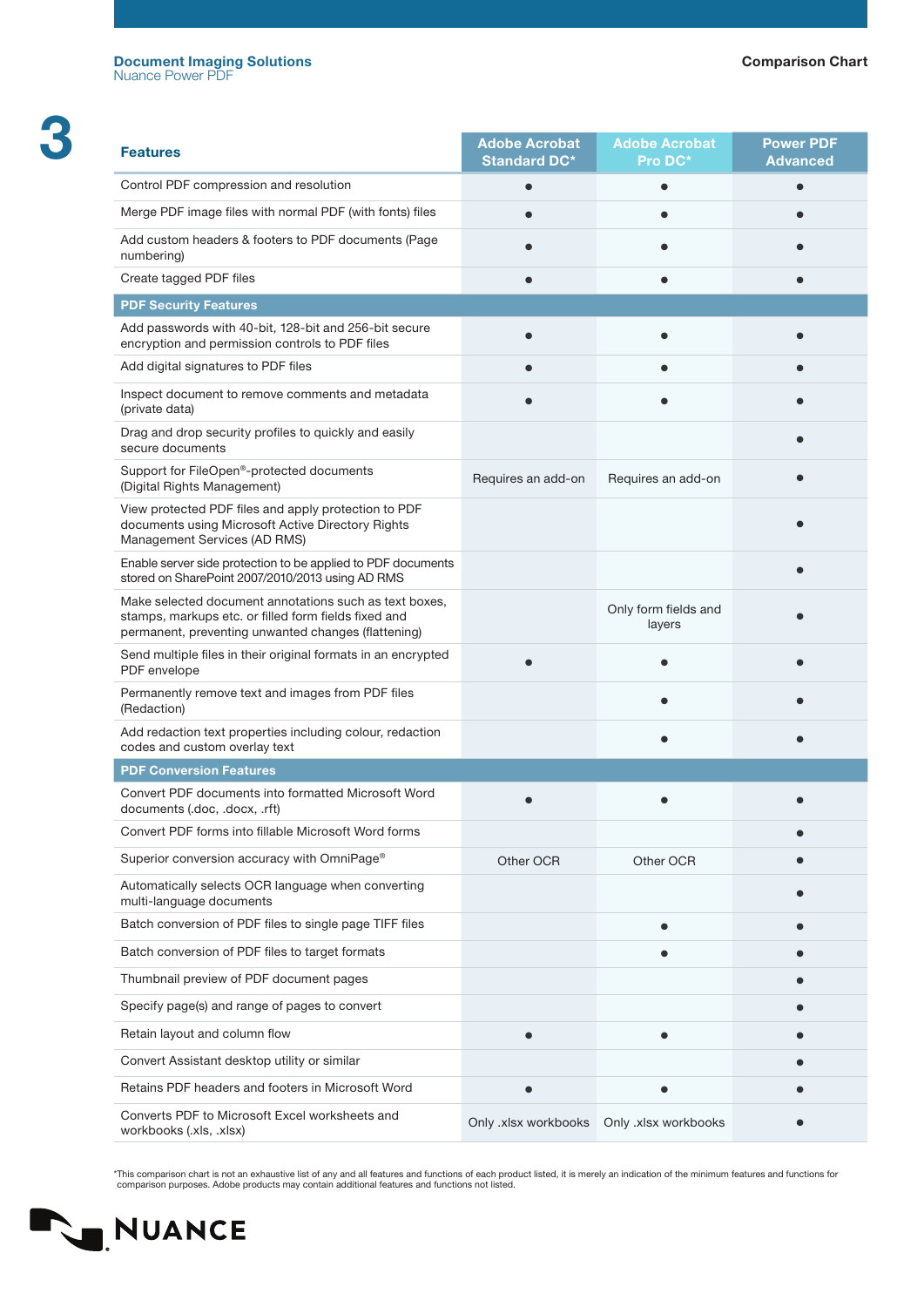Nuance Power PDF

| <b>Features</b>                                                                                                                                                                                 | <b>Adobe Acrobat</b><br><b>Standard DC*</b> | <b>Adobe Acrobat</b><br>Pro DC*        | <b>Power PDF</b><br><b>Advanced</b> |
|-------------------------------------------------------------------------------------------------------------------------------------------------------------------------------------------------|---------------------------------------------|----------------------------------------|-------------------------------------|
| Converts multi-page PDF files with tables into a single<br>Excel worksheet                                                                                                                      |                                             |                                        |                                     |
| Converts PDF to Corel® WordPerfect® (.wpd)                                                                                                                                                      |                                             |                                        |                                     |
| Converts PDF to PowerPoint 2007, 2010, 2013 (.pptx)                                                                                                                                             |                                             |                                        |                                     |
| Retains hyperlinks (.doc, .docx, .wpd, .xls, .xlsx)                                                                                                                                             | Only for .doc, .docx                        | Only for .doc, .docx                   |                                     |
| Converts scanned (image) PDF files to Microsoft Word,<br>Excel and Corel WordPerfect files                                                                                                      | No WordPerfect                              | No WordPerfect                         |                                     |
| Converts scanned (image) PDF files to searchable<br>PDF files (image over text)                                                                                                                 |                                             |                                        |                                     |
| Converts scanned (image) PDF files to compressed<br>MRC-PDF files (average 8x smaller)                                                                                                          |                                             |                                        |                                     |
| Converts PDF to XPS (.xps)                                                                                                                                                                      |                                             |                                        |                                     |
| Converts XPS to PDF                                                                                                                                                                             |                                             |                                        |                                     |
| Extract tables from a PDF file and place into Excel or Word                                                                                                                                     |                                             |                                        |                                     |
| Convert a selected area of a page using OCR and convert<br>to Word, Excel, PowerPoint, WordPerfect-for scanned<br>(Image) PDF files as well as normal PDF files                                 |                                             |                                        |                                     |
| Reads out text via RealSpeak® text-to-speech (TTS)<br>module                                                                                                                                    | Uses voices installed<br>on the system      | Uses voices installed<br>on the system |                                     |
| Save text in PDF files as audio files                                                                                                                                                           |                                             |                                        |                                     |
| PDF Viewing, Editing and Collaboration Features                                                                                                                                                 |                                             |                                        |                                     |
| PDF document viewing                                                                                                                                                                            |                                             |                                        |                                     |
| View and navigate page thumbnails                                                                                                                                                               |                                             |                                        |                                     |
| Preview PDF email attachments in Microsoft Outlook 2007,<br>2010, 2013                                                                                                                          |                                             |                                        |                                     |
| Open PDF files created from Microsoft Office without<br>having to save them first                                                                                                               |                                             |                                        |                                     |
| Instant access to frequently used PDF files with<br>favourites menu                                                                                                                             |                                             |                                        |                                     |
| View and manage PDF packages                                                                                                                                                                    |                                             |                                        |                                     |
| View and manage PDF Portfolios                                                                                                                                                                  |                                             |                                        |                                     |
| Manage pages in a document (Reorder, New, Insert,<br>Extract, Crop, Rotate and Delete pages)                                                                                                    |                                             |                                        |                                     |
| Assemble documents in document assembly view (Insert,<br>Extract, Replace, Delete, Split, Renumber, Manage<br>Headers/Footers, Drag and drop pages)                                             |                                             |                                        |                                     |
| Tabbed document previews of all document pages to easily<br>select which pages to insert into the target document                                                                               |                                             |                                        |                                     |
| Batch process multiple documents at a time with varied<br>commands (Insert, Extract and Delete pages, Apply<br>watermarks and stamps, Search and Redact, Remove<br>document elements and Print) |                                             |                                        |                                     |
| Create custom batch sequence workflows and apply them<br>as watched folder commands                                                                                                             |                                             |                                        |                                     |
| Side-by-side document comparisons (PDF to PDF and<br>PDF to Word version review)                                                                                                                |                                             | PDF to PDF only                        |                                     |
|                                                                                                                                                                                                 |                                             |                                        |                                     |

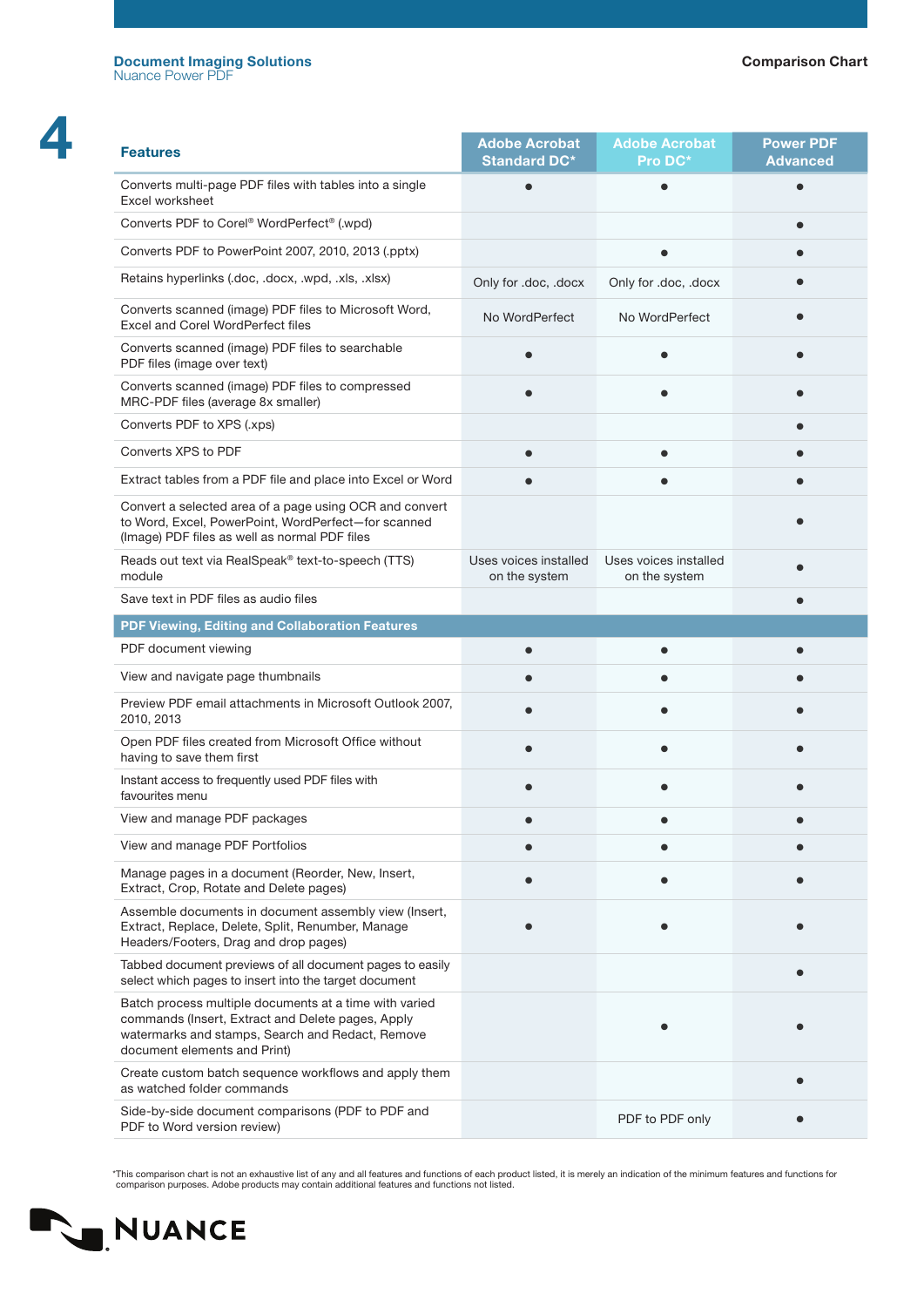Comparison Chart

| ×, |  |
|----|--|

| <b>Features</b>                                                                                                                                                                  | <b>Adobe Acrobat</b><br><b>Standard DC*</b> | <b>Adobe Acrobat</b><br>Pro DC* | <b>Power PDF</b><br><b>Advanced</b> |
|----------------------------------------------------------------------------------------------------------------------------------------------------------------------------------|---------------------------------------------|---------------------------------|-------------------------------------|
| Open files directly from a DMS via the Document<br>Comparison's "Browse" buttons                                                                                                 | $\bullet$                                   | $\bullet$                       |                                     |
| Save, track and open revisions within a PDF document                                                                                                                             |                                             |                                 |                                     |
| PDF page editing (cut, copy, paste, re-order, delete)                                                                                                                            |                                             |                                 |                                     |
| PDF Optimizer for reduced file sizes                                                                                                                                             | <b>Basic</b>                                |                                 |                                     |
| Send a PDF file to a fax machine via email                                                                                                                                       |                                             |                                 |                                     |
| Print with Comments mode for efficient comments review                                                                                                                           |                                             |                                 |                                     |
| Migrate comments from one PDF file to another for ease of<br>collaboration and review                                                                                            |                                             |                                 |                                     |
| Familiar comment and markup tools (highlight, text tool,<br>typewriter, text underline, call-outs, cross-out, stamps)                                                            |                                             |                                 |                                     |
| Automatically populate comments with highlighted and<br>annotated text                                                                                                           |                                             |                                 |                                     |
| Active Markup tool to precisely indicate comments such as<br>insert, replace or remove text                                                                                      |                                             |                                 |                                     |
| Drawing (Comment) tools including Lines, Rectangles,<br>Pencil, Oval, Polygon and Cloud                                                                                          |                                             |                                 |                                     |
| Grids, Snap to Grids and custom drawing guides                                                                                                                                   |                                             |                                 |                                     |
| Create notes in PDF files by speaking using Dragon Notes                                                                                                                         |                                             |                                 |                                     |
| Create new stamps from selected page elements                                                                                                                                    | Only from objects                           | Only from objects               |                                     |
| Apply stamps to one or all pages                                                                                                                                                 | Only to one page at<br>a time               | Only to one page at<br>a time   |                                     |
| Spell-checking in comments and form fields                                                                                                                                       | $\bullet$                                   | $\bullet$                       |                                     |
| Add, manage, view and navigate document digital<br>signatures                                                                                                                    |                                             |                                 |                                     |
| Organise and manage a library of clip art                                                                                                                                        |                                             |                                 |                                     |
| Organise and manage a library of watermarks                                                                                                                                      | $\bullet$                                   |                                 |                                     |
| Organise and manage a library of security profiles                                                                                                                               |                                             |                                 |                                     |
| Organise and manage a library of stamps                                                                                                                                          |                                             |                                 |                                     |
| Organise and manage a library of security envelopes                                                                                                                              |                                             |                                 |                                     |
| Custom actions for bookmarks or hyperlinks (Open a file,<br>Play a sound, Go to a web page, etc.)                                                                                |                                             |                                 |                                     |
| Maintain document links and bookmarking when replacing<br>pages in a document                                                                                                    |                                             |                                 |                                     |
| Document splitting or extraction by file size, page range,<br>blank page, page contents and bookmarks                                                                            | Less options                                | Less options                    |                                     |
| Limit file open and save locations to certain folders only                                                                                                                       |                                             |                                 |                                     |
| Manage document layers. Turn on/off, show/hide and lock/<br>unlock layers. Select and merge layers, view and modify<br>properties of layers and even control layers for printing | No merge                                    |                                 |                                     |
| Move, resize, rotate, flip, order, group, set transparency,<br>cut, copy and paste graphics and images                                                                           |                                             |                                 |                                     |
| Advanced search and indexing for documents, text within<br>a document, comments and bookmarks                                                                                    | <b>Basic indexing</b>                       |                                 |                                     |
|                                                                                                                                                                                  |                                             |                                 |                                     |